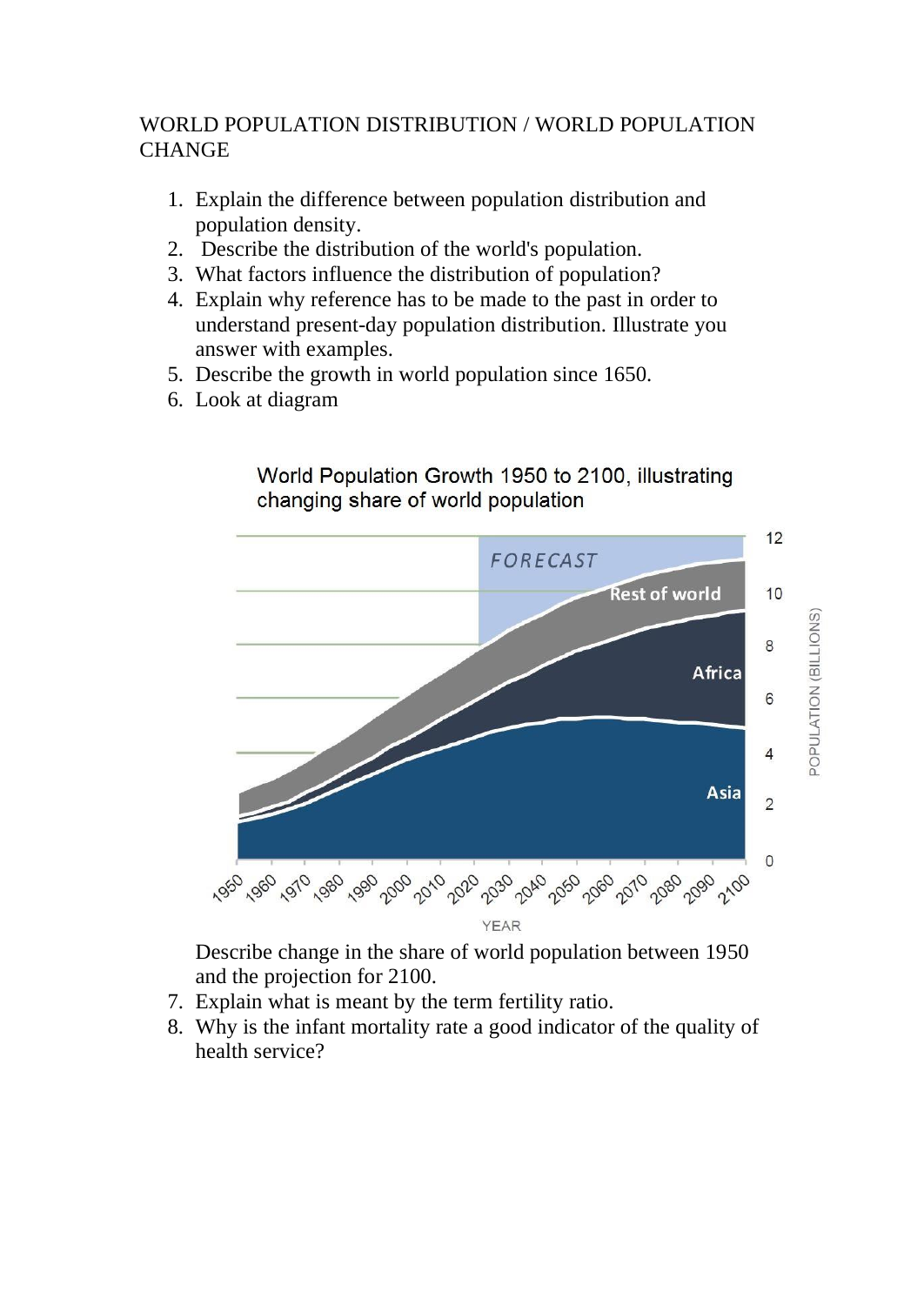9. The following extract is from a letter to the Scotsman newspaper dated 1 August 1974.

"The figures given in 'The Scotsman' today for the population of Nigeria do not make sense. The reported census figures include total population 1963 - 55 million; 1973 - 79.76 million; Northern Nigeria 1963 - 29.8 million; 1973 - 51.38 million. This implies an increase in the Northern Region of over 20 million in ten years. If 15 million northerners in 1963 were female and 10 million of these were of child-bearing age then each woman would require to have two children a year (assuming no net immigration and the female population of child bearing age remained constant). This is almost biologically impossible.

I lived in Nigeria at the time of the 1963 census. It was rumoured at the time that the 1963 census figures for the North were exaggerated in order to secure political representation for the North. If these figures were inaccurate as rumoured, then the present figures become even harder to believe."

Explain why population data from some countries may often be incomplete or inaccurate.

10.Make a list of factors which cause problems for those collecting population data.

## PATTERNS OF FERTILITY AND MORTALITY / DIFFERENTIAL MORTALITY

- 11. Describe the differences in fertility rates between developed and developing countries.
- 12. List the factors which are promoting a general decline in fertility.
- 13. Why is crude birth rate a very limited measurement when comparing the fertility and population growth potential of countries?
- 14. Why have death rates fallen steadily over the last 60 years?
- 15. Describe the trends in life expectancy since 1940 and give reasons for this trend.
- 16. What is meant by the term differential mortality?
- 17. Why can biological differences be ruled out as a factor in differential infant mortality between blacks and whites in the United States?
- 18. What is the difference between exogenetic and endogenetic causes of death?
- 19. Account for the different causes of death in developed and developing countries.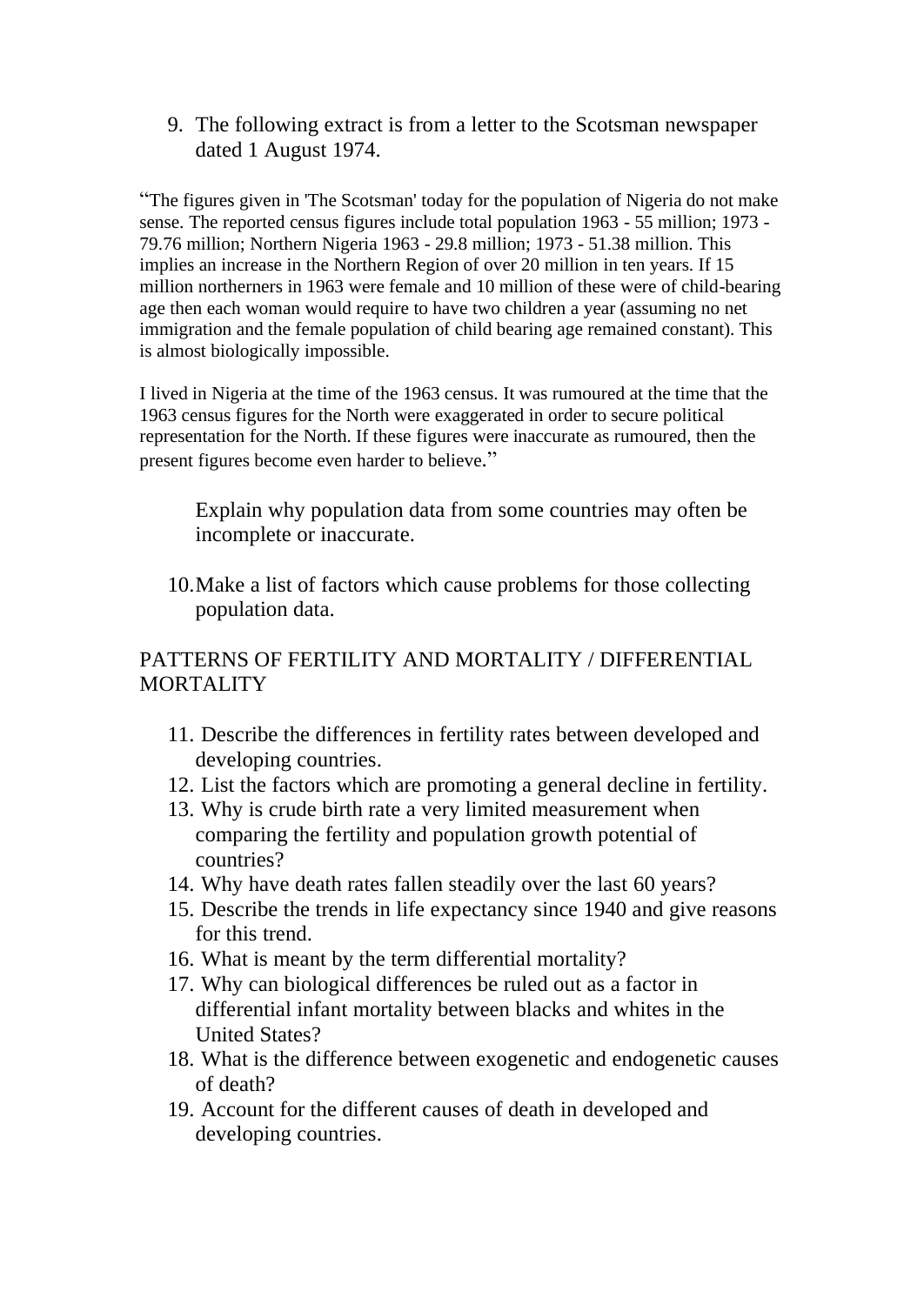Look at the cartoon.



20. What is the cartoonist saying about population policies in developing countries?

#### POPULATION STRUCTURE / THE DEMOGRAPHIC TRANSITION

21. Compare the age structure of developed and developing countries.



22. Discuss the problems that a growing dependent population will cause Germany in the next 40 years.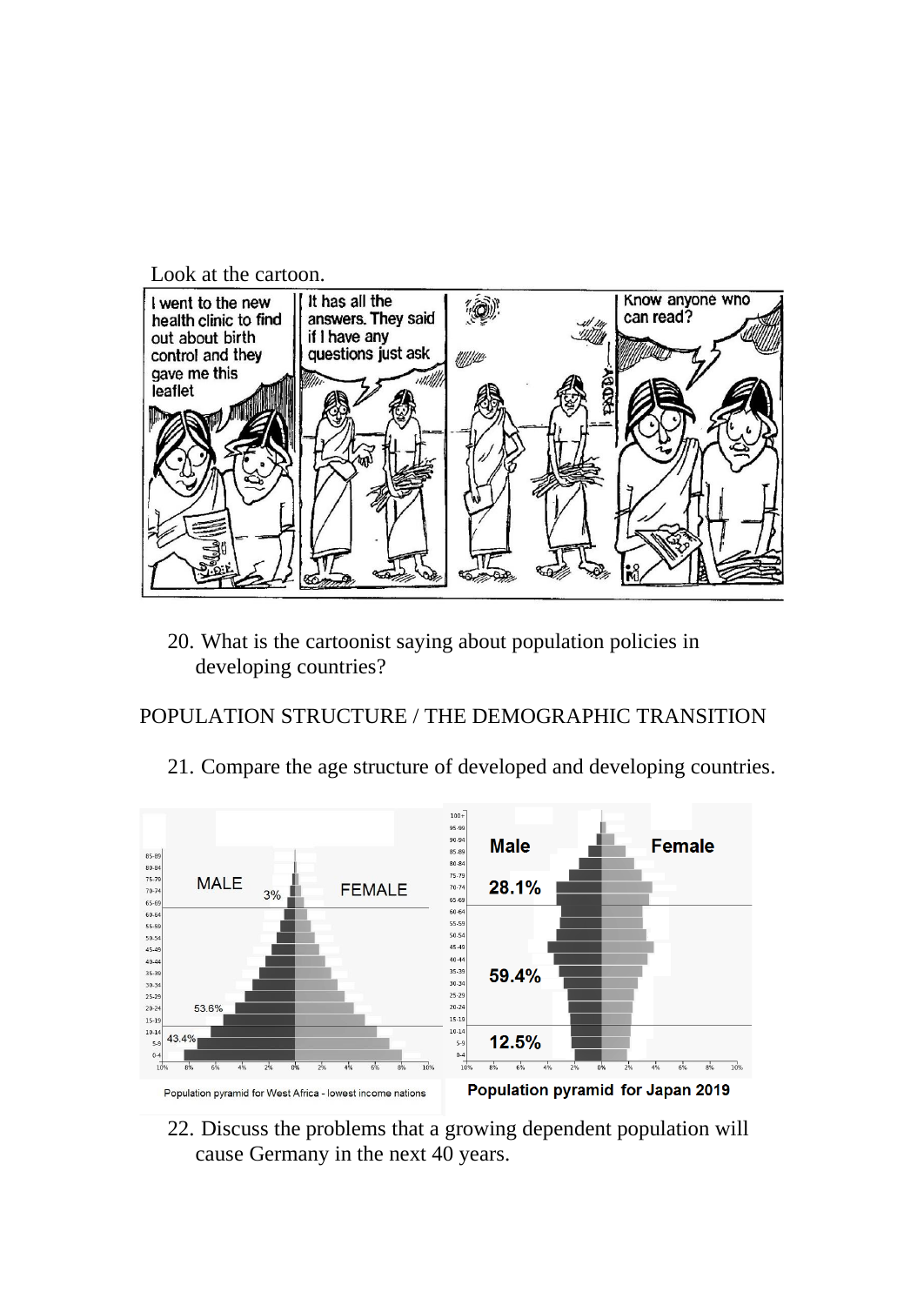- 23. Explain the age structure in developed and developing countries in terms of birth and death rates
- 24. With reference to a country you have studied discuss how social and political factors have influenced the rate of natural increase.
- 25. Describe the changes in age structure of the World is likely to see as illustrated in the diagram below.



Trends in the world's younger and older populations, 2017-2050

- 26. Describe the three main types of population pyramid.
- 27. Account for the differences in sex ratios between developed and developing countries.
- 28. Most commentators on ageing populations concentrate on the problems they bring. What positive contributions do the elderly make to the economy and society?

Q MIGRATION / TRANSMIGRATION IN INDONESIA / REFUGEES

- 29. In the past, migration was dominated by the most disadvantaged in society. Comment on how this has changed.
- 30.Why did the population of Indonesia become so concentrated on a few islands?
- 31. What are the main objectives of the transmigration programme?
- 32. Comment on the social, cultural and ecological effects of the transmigration programme.
- 33. Would alternative policies have achieved some of the transmigration objectives?
- 34. 'As mobility of population increases, migration decreases.' Comment on the validity of this statement.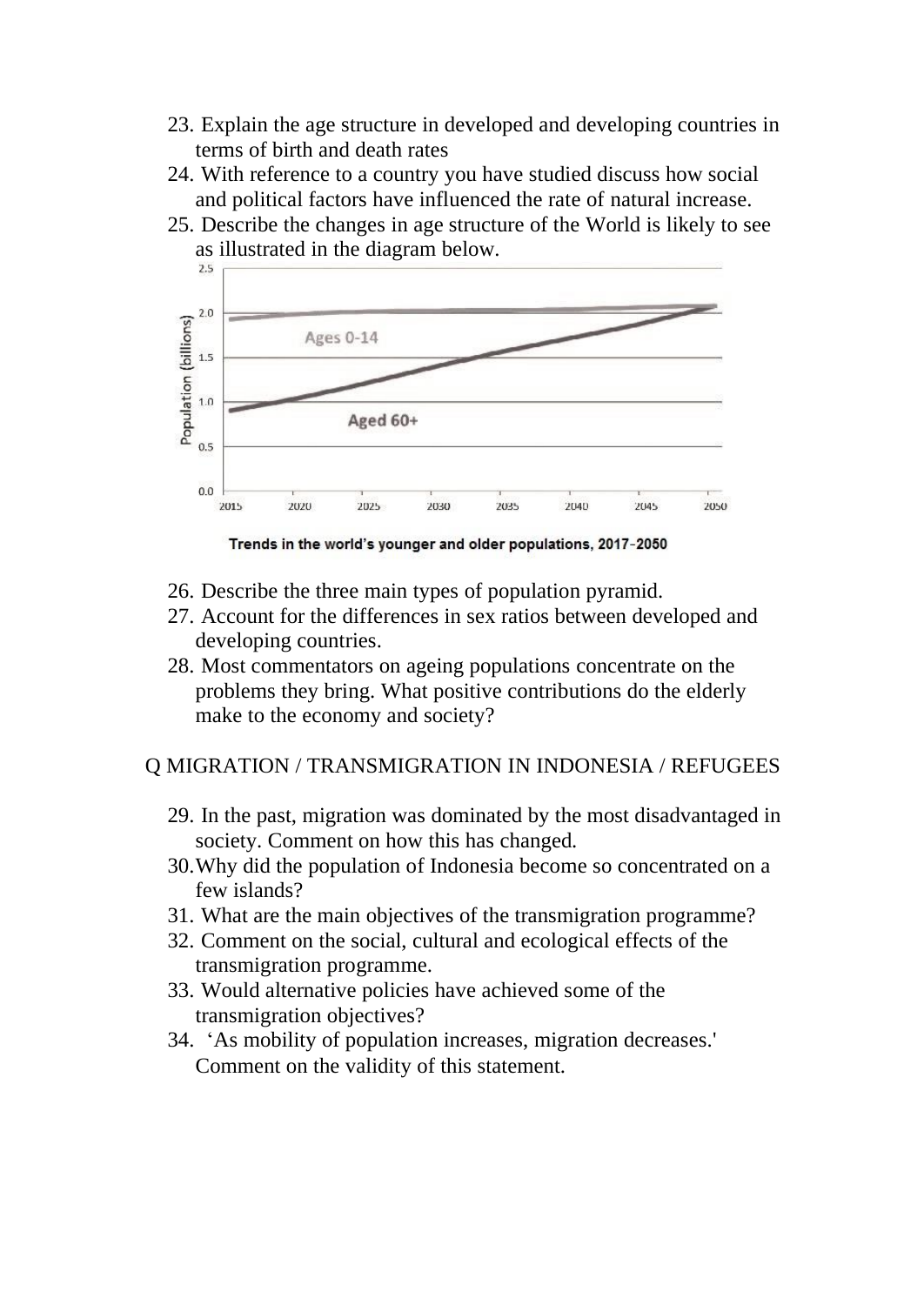## POPULATION PROJECTIONS AND POPULATION POLICIES

35.Look at graph below, showing population projections.



World Population Growth 1950 to 2100, illustrating changing share of world population

Describe the differences between the projected population growth of the developed and developing worlds.

- 36. Population projections are based on assumptions about future birth and death rates. What factors might cause the projections to be significantly inaccurate?
- 37. Describe some of the ways developing countries are trying to reduce population growth and comment on the success or otherwise of their efforts.
- 38. Discuss how a coercive population policy such as China's one child policy would be received in a developed country such as the UK.
- 39. How will increasing numbers of people living in Asia and Africa have an impact on European countries?
- 40. What measures could a government take to increase fertility?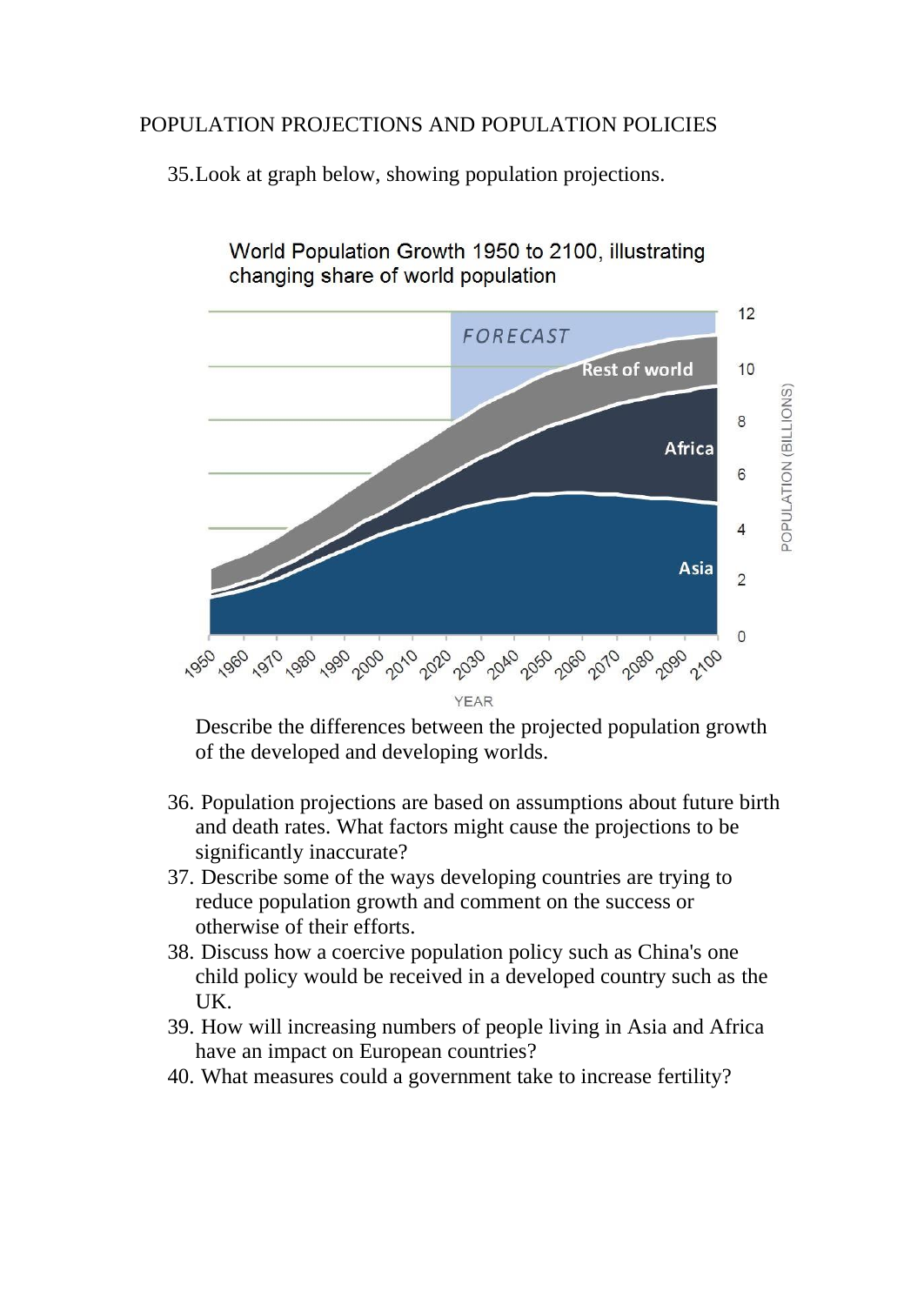Research questions

Find out about other aspects of population composition including occupation structure and ethnic composition.

Research the views of some major religious groups on birth control.

Research the impact of slavery on ethnic composition in the USA.

Comment on the influence that Britain's colonial past had on both emigration from and immigration to Britain.

Find out about the range of population data collected by local and national government in the UK.

Research the medical and social advances which helped to reduce the death rate in the UK over the last 100 years.

# EXAM STYLE QUESTIONS

1. Look at the age-specific death rates for a rural area in a least developed country, shown in the table.

| Age       | Male  | Female |
|-----------|-------|--------|
| $0 - 4$   | 58.7  | 68.5   |
| $5 - 9$   | 5.7   | 6.8    |
| $10 - 14$ | 2.6   | 2.7    |
| $15 - 19$ | 2.0   | 3.8    |
| $20 - 24$ | 3.3   | 5.3    |
| $25 - 29$ | 3.5   | 6.2    |
| $30 - 34$ | 3.9   | 6.2    |
| $35 - 39$ | 6.4   | 6.1    |
| $40 - 44$ | 8.1   | 7.8    |
| $45 - 49$ | 12.9  | 9.3    |
| 50 – 54   | 17.8  | 15.0   |
| $55 - 59$ | 25.4  | 19.0   |
| $60 - 64$ | 41.9  | 39.4   |
| 65 – 69   | 56.0  | 52.3   |
| 70-       | 118.4 | 115.5  |
| all ages  | 17.8  | 19.5   |
|           |       |        |

(a)Describe the overall pattern shown and note any differences between male and female rates. (4)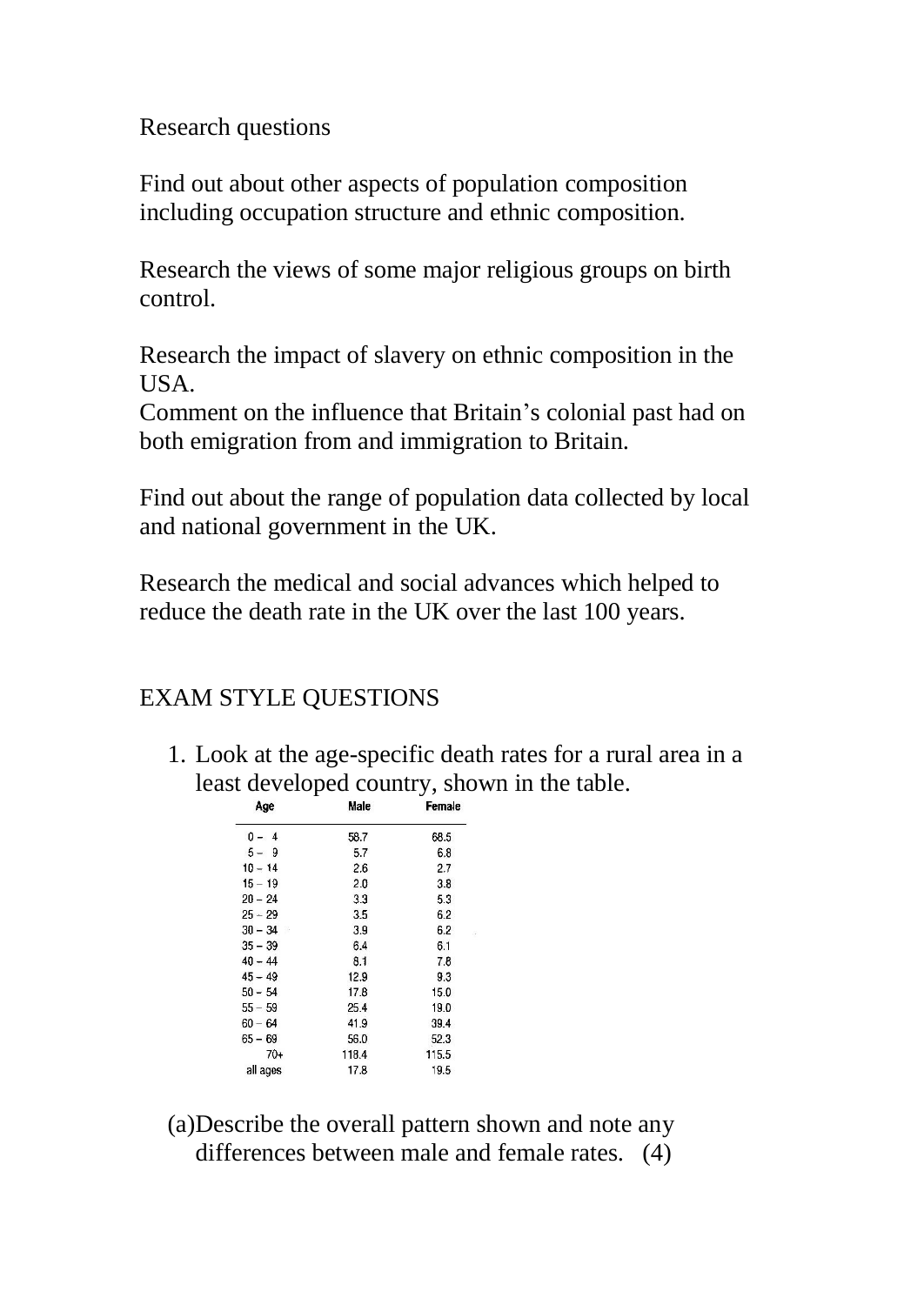- (b) Explain the patterns in the death rate data, in terms of both social and environmental conditions. (5)  **or**
- (c)Describe the normal pattern of age selective death rates in developed countries, quoting examples. (5)
- 2. Look at the diagram showing selected aspects of migration.



- (a)Explain the terms forced and voluntary migration, giving an example of each. (3) **and**
- (b) Referring to specific areas you have studied, describe and explain the model of migration shown. (6) or
- (c) Describe and explain the problems migration can create for the areas of out-migration and in-migration. (6)